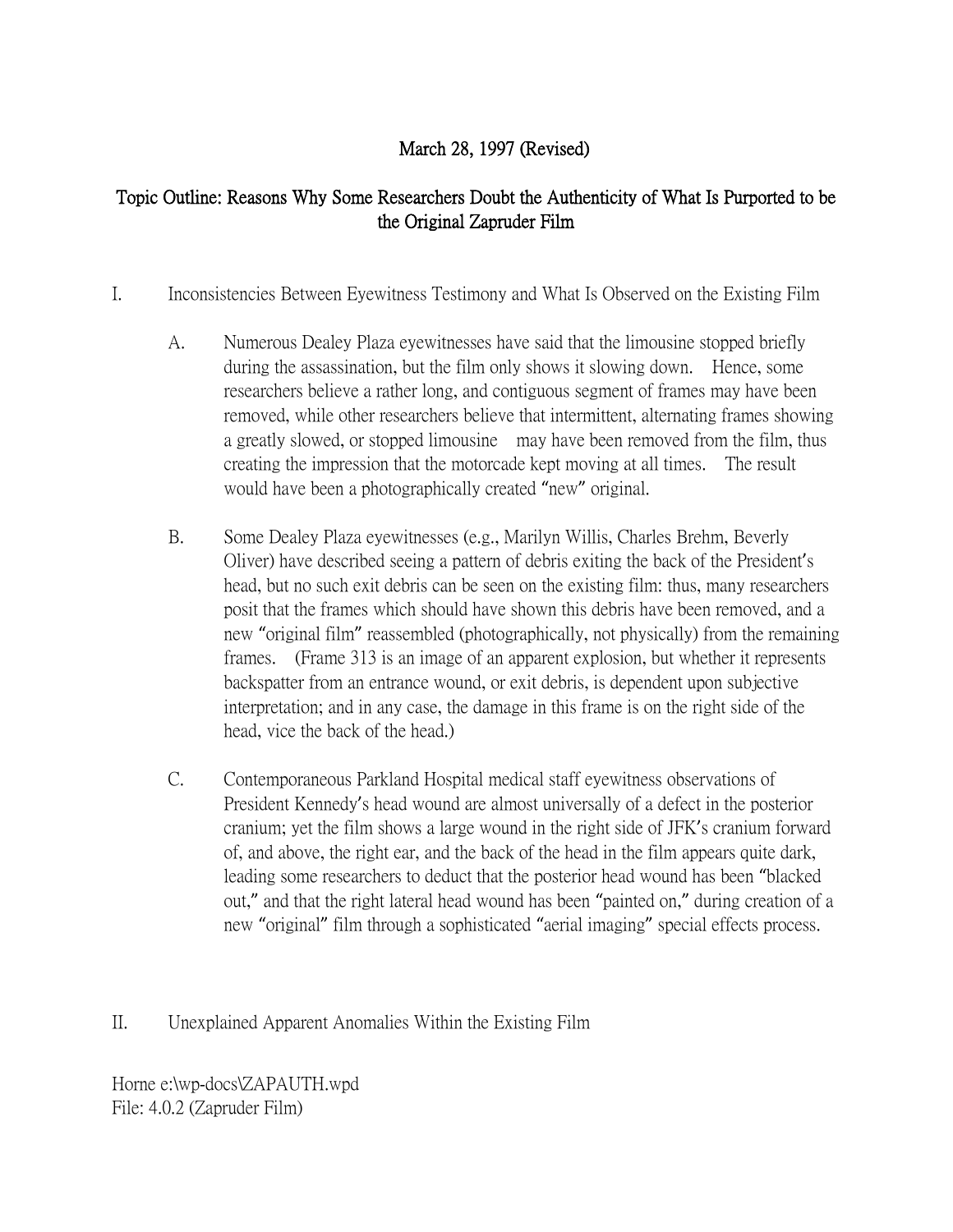- A. Head turns by limousine driver William Greer, in two different locations on the film (between 302-303, and 316-317), appear to some observers to be made faster than humanly possible, and to these researchers represent *de facto* evidence of removal of frames.
- B. In some frames prior to the head shot (e.g., 303, 305-307, 309-310), both bystanders in Dealey Plaza, and the moving limousine, appear to be in focus at the same time when individual frames are examined: this seems an impossibility to some researchers (given an unaltered film with a continuously moving vehicle): they interpret these frames as proof that the limousine stopped at some point.
- C. In some individual frames, double images of some objects appear, while other objects in those same frames are not depicted by double images (e.g., 294, 308, 311, 313, 314); in the absence of a credible explanation for this phenomenon, some researchers suspect this to be *de facto* evidence of some kind of film manipulation.
- D. "Inertial Effect" (blue tint) appears at the beginning of the lead motorcycle escort sequence, but not at the beginning of the "jump cut" to the limousine coming down Elm Street, leading some researchers to believe that frames showing the limousine turning the corner at Elm and Houston have been removed. [In the absence of scientific control tests conducted with Zapruder's camera, and an accompanying written report prepared by a competent, independent third party, no conclusive rulings can be made regarding whether the "inertial effect" is an intermittent phenomenon, or uniformly consistent each time the shutter begins operating.]
- E. The washed-out, or "silvery," quality of the images between the sprocket holes causes some researchers to be suspicious that the cause for this difference in image quality may be an artifact of the creation of a "new" original in an optical printer with different apertures (i.e., an image aperture, and an edge print aperture) following the implementation of sophisticated special effects (e.g., removal of frames, alteration of wounds in images, etc.). [In the absence of scientific control tests conducted with Zapruder's camera, and an accompanying written report prepared by a competent, independent third party, Kodak's informally expressed opinion that the differing quality of the images between the perforations is likely caused by "vignetting," "claw flare," and "development turbidity" will remain nothing but an unsubstantiated opinion.]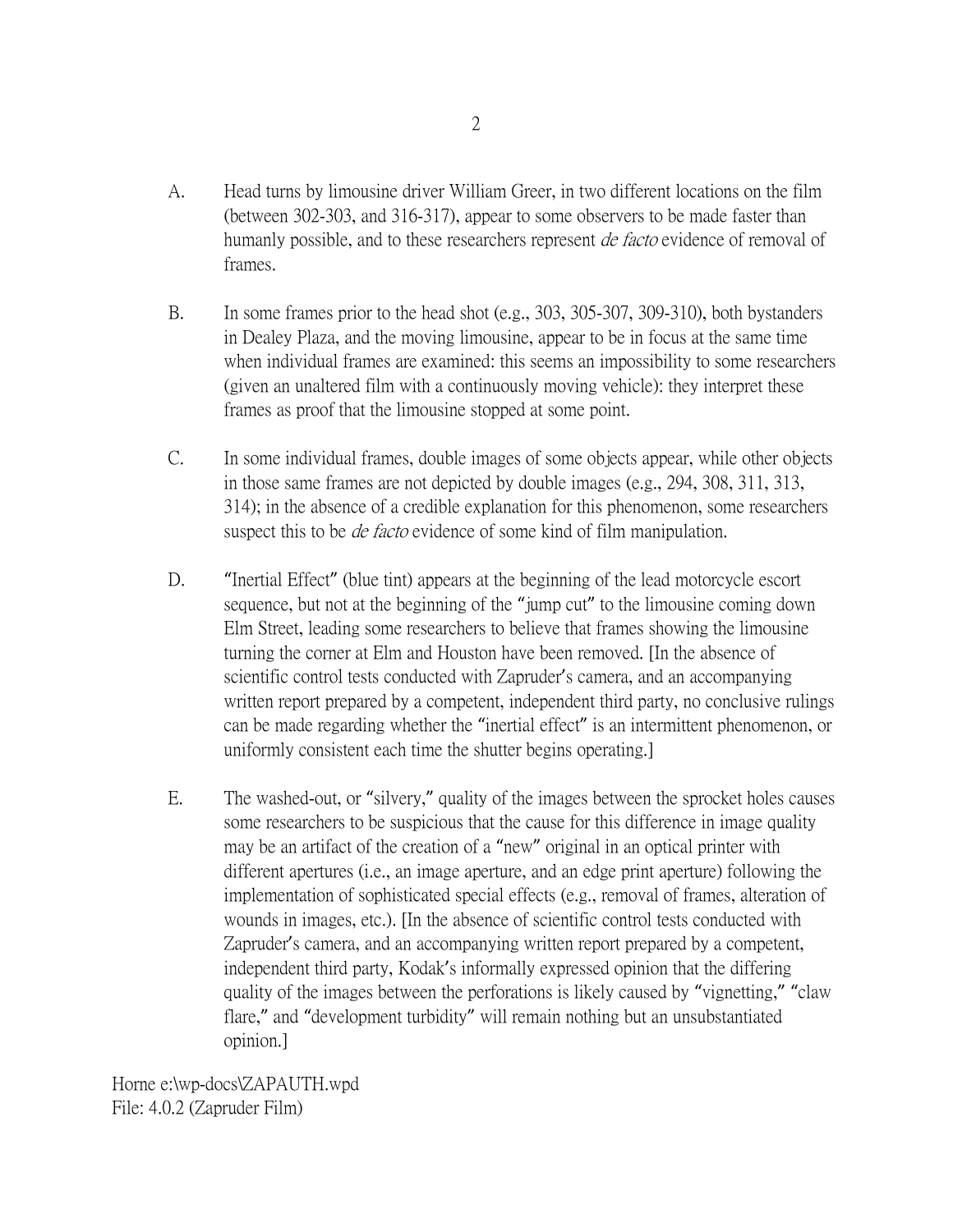- F. The perforated I.D. number "0183," punched in the processed film and carrier strip by Kodak in Dallas, is missing from the purported original in the National Archives.
- G. The "home movie" portion of Zapruder's film (approximately 32 feet of domestic movies showing a child, an infant, and a woman using the telephone) is not present in the Archives with the original film. Its absence means that the quality of the images between the sprocket holes on the home movie cannot be compared with the images between the sprocket holes on the purported original; this may cause suspicion among some researchers.
- H. The President's head moves forward quite rapidly for one frame between frame 312 and 313 (at about 69 feet per second), and then rapidly backwards between frames 313-319 (at about 94 feet per second). This rapid change in direction and velocity has caused some researchers to wonder whether filmed evidence of two separate head shots, separated by an interval of time, may have been removed from the film to make it appear as if there was only one shot to the head; they posit that the brief evidence of forward motion between frames 312 and 313 is evidence of a mistake (i.e., the inadvertent retention of one frame of forward movement) by those who may have altered the film.
- III. Some Early Observers of the Zapruder Film Have Described Observations Which Are Not Consistent With What Is Seen In the Film Today; That Is, Because the Film as it Exists Today Does Not Match the Recollections of Those Who Saw it Early After the Assassination, the Film Has Been Altered
	- A. Dan Rather, on both CBS radio, and later the CBS Evening News on November 25, 1963, after watching the Zapruder film, stated twice that the President's head moved forward with considerable violence after he was shot in the head. Those researchers who assume that a reasonably careful observer would not mistake such an important matter (i.e., an accurate description of how the President was fatally wounded) when watching what he knew was an historic film for his network, posit that this is defacto evidence that the head shot sequence has been altered by removal of the violent forward motion described by Rather. (This argument posits that there were two head shots on the film, and that one--showing violent forward motion--was removed; it also posits that since Rather did not describe the violent head-snap to the rear which is on the film today, that a more gradual motion of the President's head to the rear after a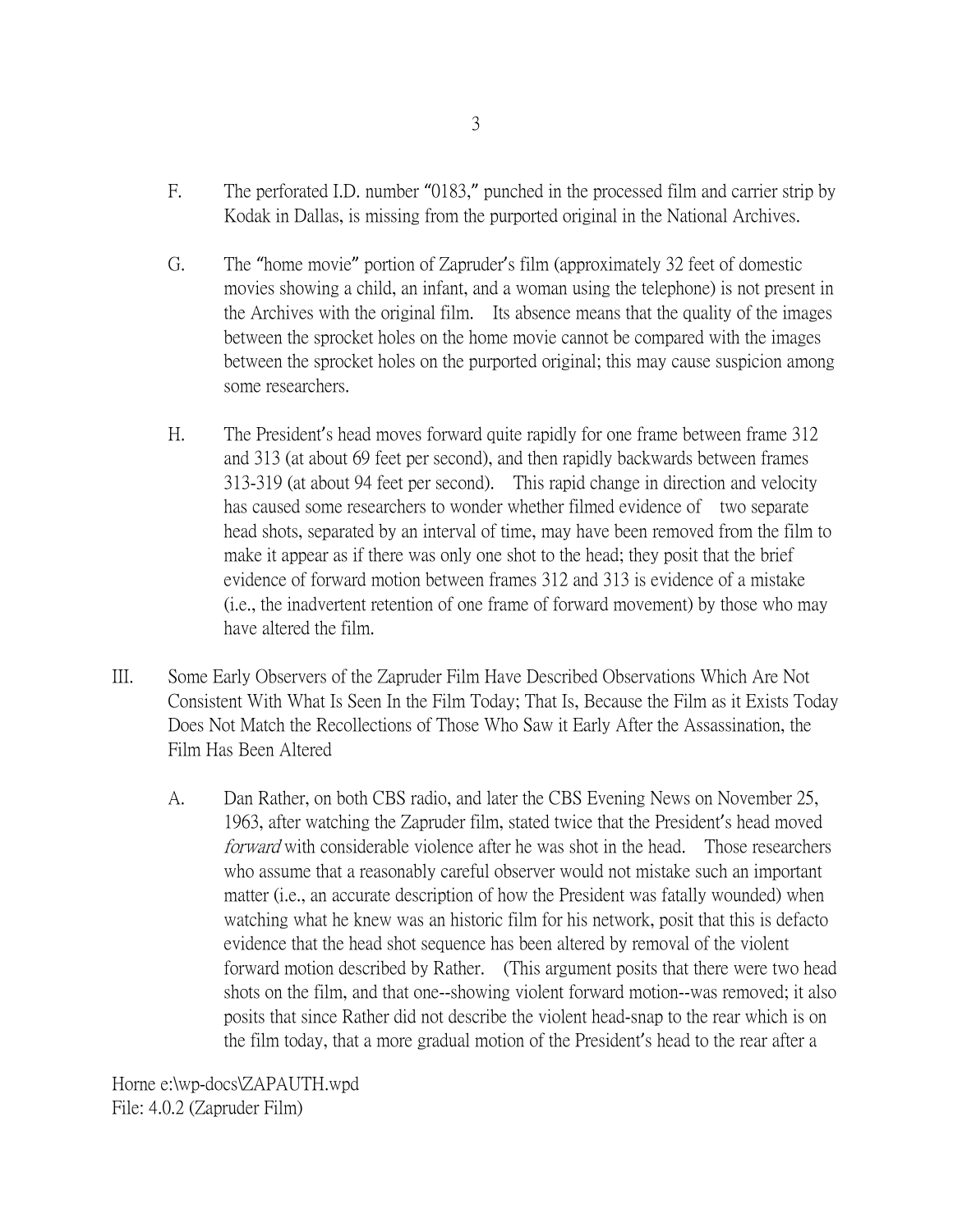second shot must have been artificially accelerated by the removal of exit debris frames, and that the resulting creation of a new movie inadvertently created the artifact of the violent head-snap. In other words, a "politically correct" violent forward motion may have been removed because a timing problem, in relation to other shots, may have constituted proof of conspiracy; however, the accompanying removal of rearward exit-debris frames from the remaining footage inadvertently created the dramatic--and unacceptable--impression of a shot from the front, causing the film to be "placed under wraps" and not shown as a motion picture for years. This scenario is one possible explanation for why Time-Life paid an extra \$ 100,000.00 for motion picture rights to the Zapruder film, but never exploited it as a motion picture.)

- B. Independent researchers have interviewed Mr. Erwin Schwartz, Zapruder's business partner in 1963, who has said he viewed the original Zapruder film about 15 times the weekend of the assassination, and that he saw tissue debris flying to the rear--something not seen on the extant film today. He also has said that he did not see a head snap to the left rear. Many researchers feel that, providing his recollections are correct, the removal of exit debris frames from the film must have created the "head snap" as an unintended artifact of "cleaning up" the film, which could explain why Time-Life never exploited the film as a motion picture after paying an extra \$ 100,000.00 for the right to do so--because projecting it as a motion picture transmits the clear impression, to the lay observer, that the President was shot from the front, vice behind.
- C. Chester Breneman, one of the two surveyors hired by Time-Life to study blow-ups (approximately 12" square in size) of each frame of the Zapruder film, and create an accurate plat-map which diagrammatically recreated the assassination, wrote a letter to his nephew in April, 1973 in which he said: "On three frames after a frontal entry shot, we saw (on November 26, 1963) blobs leaving the back of the President's head and disappearing on the fourth frame." Providing this recollection is accurate, it proves to some researchers that the Zapruder film has been altered by removal of frames.
- IV. Circumstantial Evidence of Possible Frame Removal in Warren Commission Documents
	- A. Reportedly, CE 585 (survey plat map of Dealey Plaza) lists distance from 6th floor window of TSBD to the rear of the limousine at the head shot as 294 feet.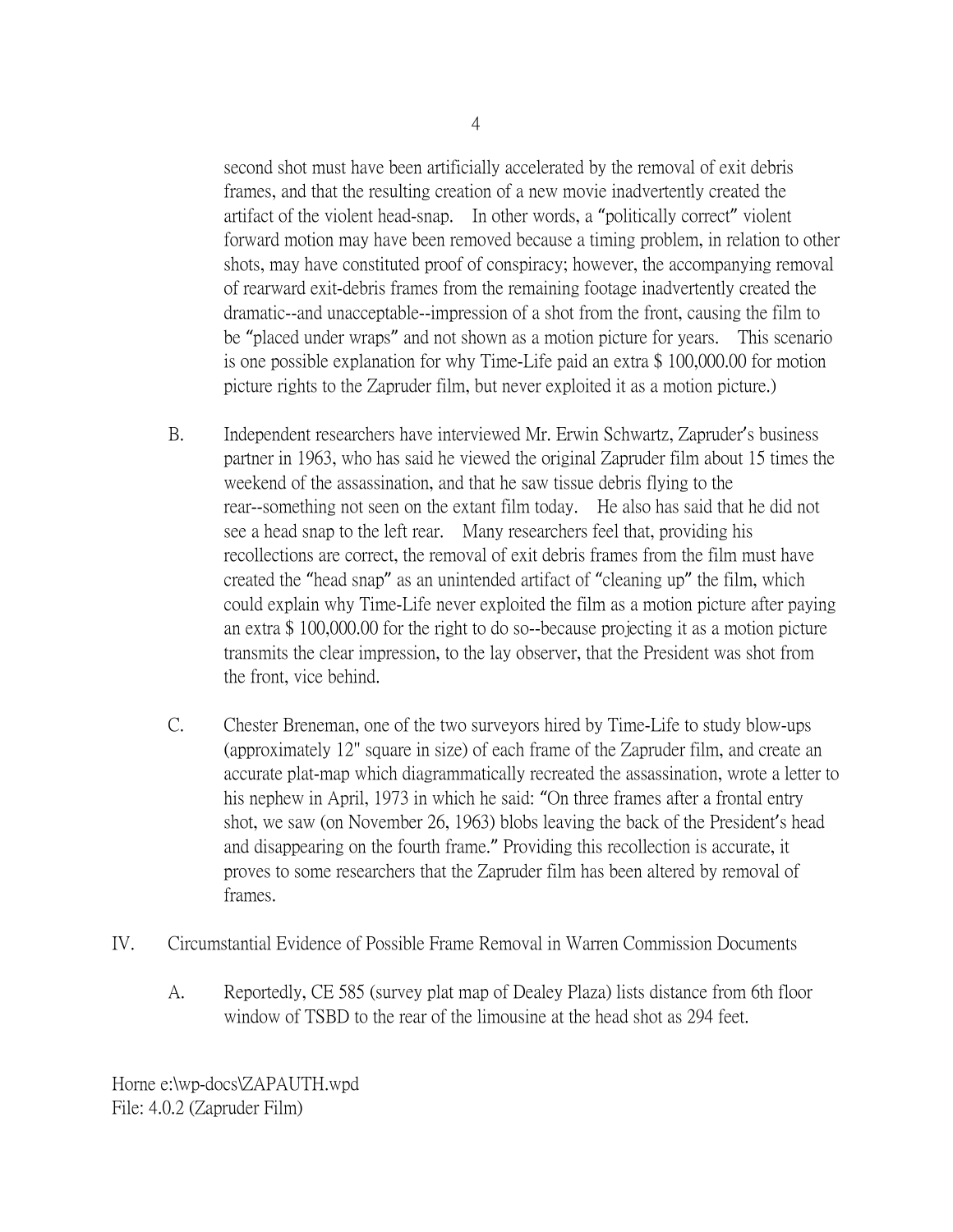- B. Reportedly, CD 298 (FBI Memorandum to the Warren Commission dated January 20, 1964) lists the distance from the 6th floor window of the TSBD to the impact point on the President as 307 feet; this appears reasonably consistent with subpara A above.
- C. The Warren Report, on page 110, lists the distance from the sniper's nest (6th floor, TSBD) to the President of the third shot as 265 feet (vice the answers given in A or B above of 294' to the bumper/307' to the President), a clear discrepancy. Some researchers feel that the reason for this discrepancy is that the measurements in A and B above were obtained by study of an unaltered film prior to removal of frames, and that the changed distance to the sniper's nest in the published Warren Report reflects study of an altered version of the Zapruder film--a version with many frames removed.
- V. Apparent Inconsistency Between Zapruder Film and Nix Film
	- A. Rearward motion of the President's head is seen in the Nix film, but it appears to many observers to be much less rapid, and less violent, than the head-snap in the Zapruder film. If this perceived difference is not a photogrammetric problem (i.e., a problem of viewing angles and perspective), it may be circumstantial evidence that frames have been removed from the Zapruder film head shot sequence, creating a more violent head-snap.
	- B. Although no head-snap of any kind can be seen on the Muchmore film, that appears to be because immediately after the head shot, the President is blocked out of view by bystanders standing in the field of view in between the photographer (Marie Muchmore) and the limousine.
- VI. Motive for Altering the Zapruder Film, and Not Simply Destroying It
	- A. It had become publicly known that Zapruder had taken a movie.
	- B. If wounds were altered (i.e., a rear head wound blacked out, and a large wound painted onto the right side of the head) on the Zapruder film (the President's head wound), then one possible explanation is that use of selected frames from that film could be used, when necessary, to impugn the Parkland and Dallas eyewitness observations of the President's head wound. Without a Zapruder film showing a massive wound to the right side of the President's head, and no clearly visible wound to the back of his head, "all medical witnesses are equal," and Parkland eyewitness